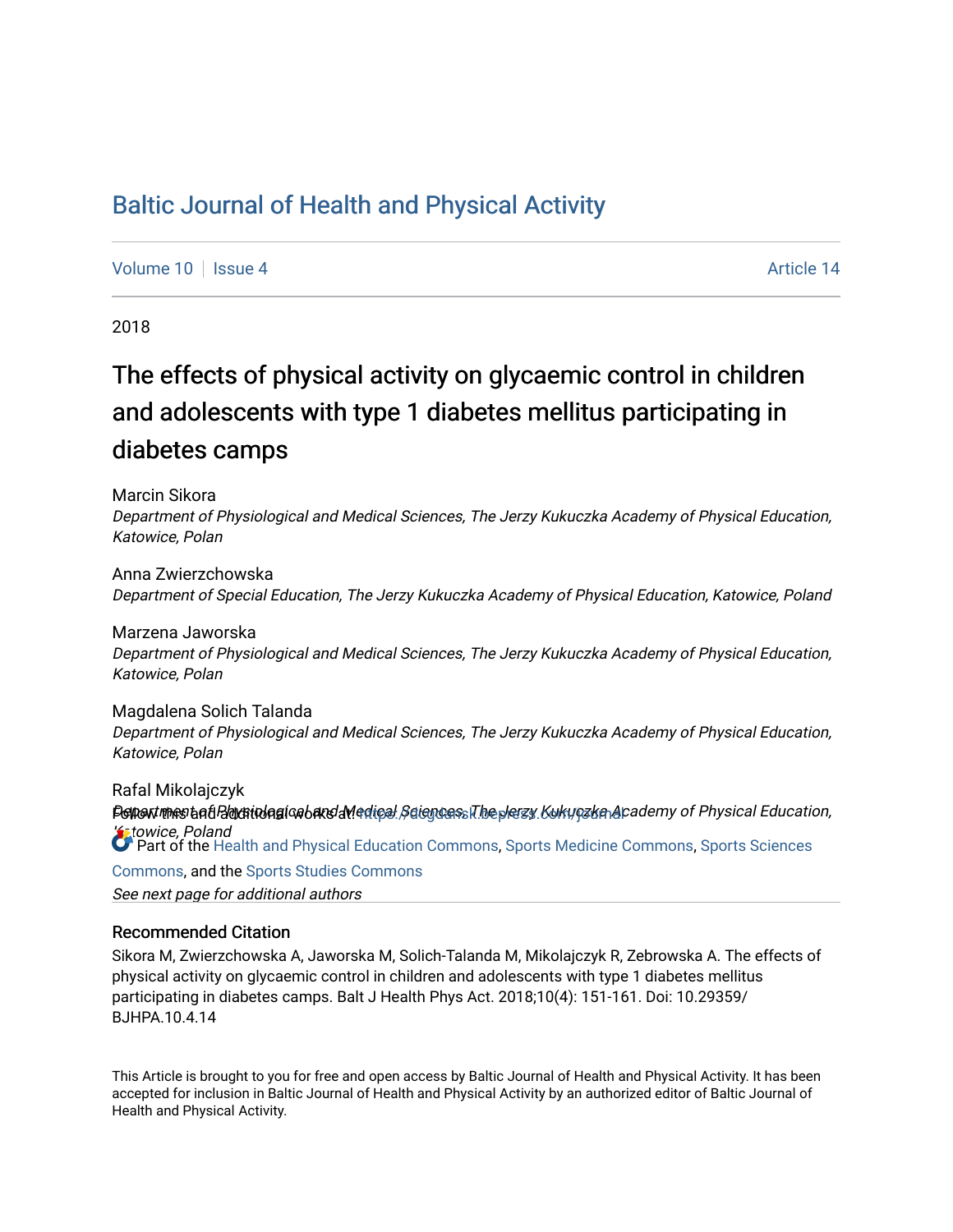## The effects of physical activity on glycaemic control in children and adolescents with type 1 diabetes mellitus participating in diabetes camps

## Authors

Marcin Sikora, Anna Zwierzchowska, Marzena Jaworska, Magdalena Solich Talanda, Rafal Mikolajczyk, and Aleksandra Zebrowska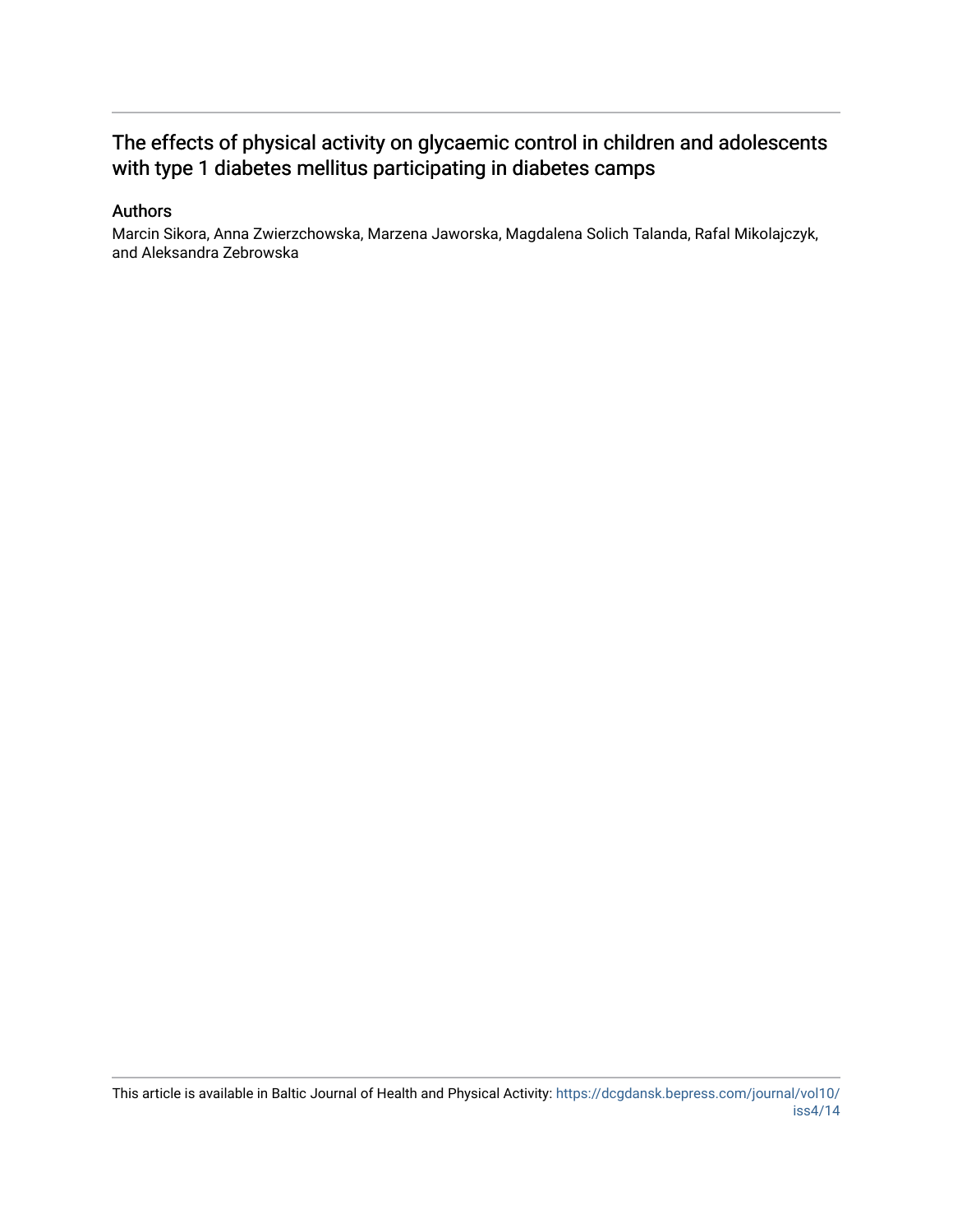# **The effects of physical activity on glycaemic control in children and adolescents with type 1 diabetes mellitus participating in diabetes camps**

**Marcin Sikora1 ABCEF, Anna Zwierzchowska2 D, Marzena Jaworska1 D, Magdalena Solich-Talanda1 B, Rafał Mikołajczyk1 B, Aleksandra Żebrowska1 ADEF**

<sup>1</sup> Department of Physiological and Medical Sciences, The Jerzy Kukuczka Academy of Physical Education, Katowice, Poland

2 Department of Special Education, The Jerzy Kukuczka Academy of Physical Education, Katowice, Poland

| abstract                     |                                                                                                                                                                                                                                                                                                                                                                                                                                                                                                   |
|------------------------------|---------------------------------------------------------------------------------------------------------------------------------------------------------------------------------------------------------------------------------------------------------------------------------------------------------------------------------------------------------------------------------------------------------------------------------------------------------------------------------------------------|
| <b>Background:</b>           | Children with type 1 diabetes (T1D) are at high risk of having insufficient physical activity during school<br>days and, thus, the importance of special program in promoting regular physical exercise has been<br>largely emphasized. Therefore, this study examined the levels of physical activity and glycemia control<br>in children with T1D, with particular focus on the relative contributions of regular physical education<br>and physical activity program during the diabetes camp. |
| <b>Material and methods:</b> | Ninety-eight children suffering from T1D for 3.0 $\pm$ 1.4 years free of diabetic complications participated<br>in the study. Glycemia, insulin doses and diet were monitored, and physical activity was repeatedly<br>measured across school days (GrS) and during the diabetes camp (GrR).                                                                                                                                                                                                      |
| <b>Results:</b>              | Physical activity of T1D children during the diabetes camp program were significantly higher compared<br>to their regular physical education program GrS ( $p < 0.001$ ). The age of study participants had a<br>significant impact on physical activity, glycemia and daily insulin doses.                                                                                                                                                                                                       |
| <b>Conclusions:</b>          | Physical activity of children and adolescents with type 1 diabetes is lower compared to reference<br>ranges for healthy population. Our findings highlighted that diabetic camps-based physical activity, in<br>addition to regular physical education classes, could be of heath benefit in children with T1D.                                                                                                                                                                                   |
| Key words:                   | physical activity, diabetes, health, glucose monitoring.                                                                                                                                                                                                                                                                                                                                                                                                                                          |

### **article details**

|                              | Article statistics: Word count: 3,712; Tables: 4; Figures: 0; References: 45                                                                                                                                                                                                                                                                                                                                                                                                                                                                                                                                                                                                                                                                                                                                                                                  |
|------------------------------|---------------------------------------------------------------------------------------------------------------------------------------------------------------------------------------------------------------------------------------------------------------------------------------------------------------------------------------------------------------------------------------------------------------------------------------------------------------------------------------------------------------------------------------------------------------------------------------------------------------------------------------------------------------------------------------------------------------------------------------------------------------------------------------------------------------------------------------------------------------|
|                              | Received: November 2018; Accepted: December 2018; Published: December 2018                                                                                                                                                                                                                                                                                                                                                                                                                                                                                                                                                                                                                                                                                                                                                                                    |
|                              | <b>Full-text PDF:</b> http://www.balticsportscience.com                                                                                                                                                                                                                                                                                                                                                                                                                                                                                                                                                                                                                                                                                                                                                                                                       |
| Copyright                    | © Gdansk University of Physical Education and Sport, Poland                                                                                                                                                                                                                                                                                                                                                                                                                                                                                                                                                                                                                                                                                                                                                                                                   |
| Indexation:                  | Celdes, Clarivate Analytics Emerging Sources Citation Index (ESCI), CNKI Scholar (China National Knowledge<br>Infrastructure), CNPIEC, De Gruyter - IBR (International Bibliography of Reviews of Scholarly Literature in<br>the Humanities and Social Sciences), De Gruyter - IBZ (International Bibliography of Periodical Literature in<br>the Humanities and Social Sciences), DOAJ, EBSCO - Central & Eastern European Academic Source, EBSCO -<br>SPORTDiscus, EBSCO Discovery Service, Google Scholar, Index Copernicus, J-Gate, Naviga (Softweco, Primo<br>Central (ExLibris), ProQuest - Family Health, ProQuest - Health & Medical Complete, ProQuest - Illustrata: Health<br>Sciences, ProQuest - Nursing & Allied Health Source, Summon (Serials Solutions/ProQuest, TDOne (TDNet),<br>Ulrich's Periodicals Directory/ulrichsweb, WorldCat (OCLC) |
| <b>Funding:</b>              | The research received no specific grant from any funding agency in the public, commercial, or not-for-profit sectors.                                                                                                                                                                                                                                                                                                                                                                                                                                                                                                                                                                                                                                                                                                                                         |
|                              | <b>Conflict of interests:</b> Authors have declared that no competing interest exists.                                                                                                                                                                                                                                                                                                                                                                                                                                                                                                                                                                                                                                                                                                                                                                        |
| <b>Corresponding author:</b> | Corresponding author: Prof. nadzw. dr hab. Aleksandra Zebrowska, Department of Physiological and Medical Sciences,<br>The Jerzy Kukuczka Academy of Physical Education, Mikolowska Street 72 A, 40-065 Katowice, Poland; phone no.:<br>+48608418581; e-mail: a.zebrowska@awf.katowice.pl.                                                                                                                                                                                                                                                                                                                                                                                                                                                                                                                                                                     |
| <b>Open Access License:</b>  | This is an open access article distributed under the terms of the Creative Commons Attribution-Non-commercial<br>4.0 International (http://creativecommons.org/licenses/by-nc/4.0/), which permits use, distribution, and<br>reproduction in any medium, provided the original work is properly cited, the use is non-commercial and is<br>otherwise in compliance with the license.                                                                                                                                                                                                                                                                                                                                                                                                                                                                          |

**A** Study Design **B** Data Collection **C** Statistical Analysis **D** Data Interpretation

**Authors' Contribution:**

- **E** Manuscript Preparation
- **F** Literature Search
- **G** Funds Collection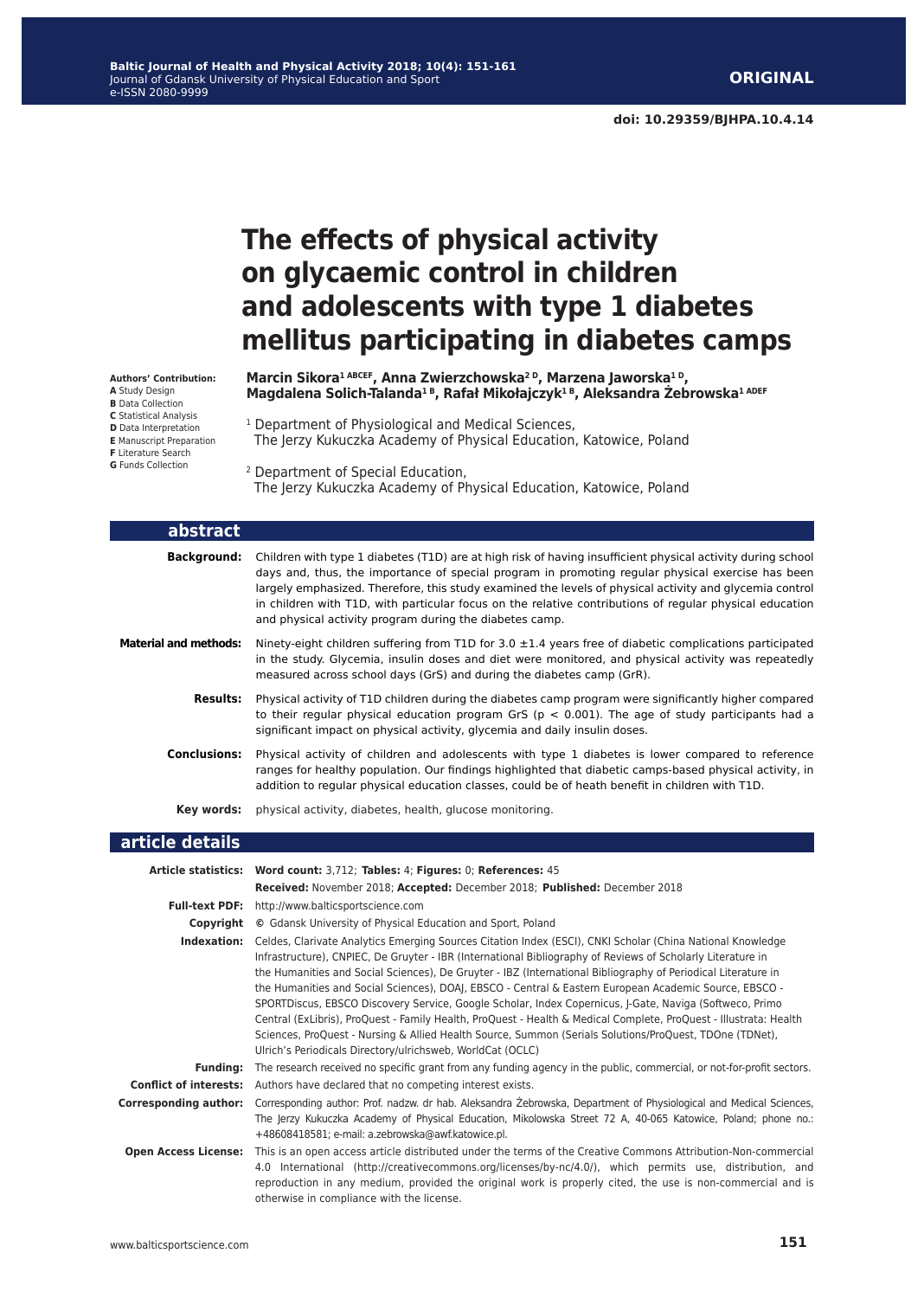## **introduction**

Diabetes mellitus is a metabolic disease characterized by high blood glucose caused by the absence or insufficient production of insulin. Type 1 diabetes (T1D) is an autoimmune disease resulting in destruction of β-cells contained in pancreatic islets (islets of Langerhans). Damage to pancreatic β-cells leads to progressive decrease in insulin secretion, and, consequently, to disturbances in carbohydrate, protein and fat metabolism [1‒3]. Research has shown T1D has a genetic component increasing the risk of an autoimmune response against β-cells triggered by an inflammatory process [2, 4]. Such an inflammatory response might be modulated by several factors including vitamin D1 deficiency and excess adipose tissue. T1D mainly develops in children and people below the age of 30 [1]. The disease is multifactorial; its pathogenesis is still only partially understood [5].

The majority of findings indicate that children with T1D should participate in regular physical activity as a necessary component of health-related strategies [6, 7]. Regular physical activity may significantly enhance insulin sensitivity [8] and have beneficial effects on metabolism through increases in fatty acid β-oxidation with a simultaneous decrease in their peroxidation [9, 10]. The benefits of physical exercise in T1D children prompt research into physical activity levels and exercise types that regulate glycemic control [11–13]. Evidence suggests that attending a diabetic camp with other youth with T1D may have both psychosocial and medical impacts, largely attributed to sharing active experiences and removing the isolation of those living with diabetes [14–17]. Despite health benefits derived from special program promoting regular physical activity, literature reveals too few children with T1D participate in sport and recreation activities [18, 19]. Therefore, the aim of the present study was to determine the activity levels of children and adolescents with T1D as well as the impact of pre-programmed physical activity during the diabetes camp on glycemic control.

## **material and methods**

## **subjects**

Ninety-eight children with type 1 diabetes were randomly selected from patients of the center of diabetes patients' care and divided into two protocols. The first protocol of the study comprised children attending state schools (GrS) with comparable physical education curricula. The other protocol was performed among children participating in diabetes camps (GrR) organized by the Polish Society for Children and Youth with Diabetes. Medical histories revealed similar duration of the disease with first symptoms approximately  $3.0 \pm 1.4$  years prior to the study. All children were treated with recombinant human insulin (NovoRapid Novo Nordisk, Denmark; Lantus SoloStar, Sanofi-Aventis, Germany or Humalog Eli Lilly, Nederland) and were receiving continuous subcutaneous insulin infusion (Medtronic MiniMed Paradigm 715 or 722 insulin pump).

Only patients with HbA1c lower than 7.5%, free of diabetic complications were included in the study. Before the start of the study, after assessment of body composition by the bioimpedance method (InBody220, Biospace, Korea), the study participants and their parents/guardians completed a questionnaire on their medical history and signed their consent to participate in the study after being informed about the experimental procedures. The study was approved by the local Bioethical Committee and conducted in accordance with the Declaration of Helsinki of the World Medical Association.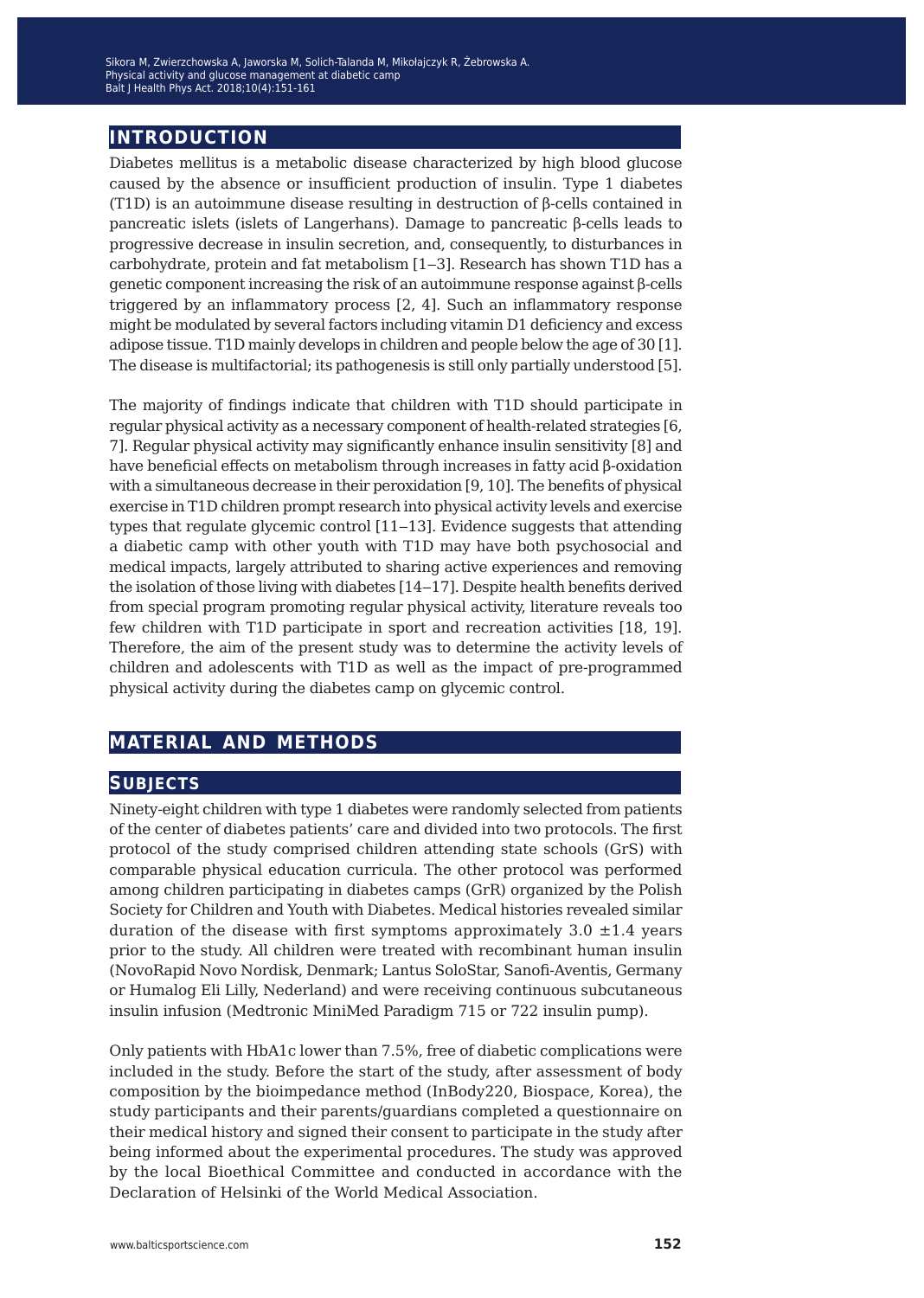## **physical activity measurements**

Physical activity (PA) levels of both groups were determined based on the number of steps per day (steps/day). The other indicator of their physical activity was daily energy expenditure of physical activity (kg/day and kcal/ kg/day). The triaxial accelerometer used was the ActiGraph® Monitor (Model GT3X; ActiGraph, Pensacola, CA, USA) [20]. The accelerometer measures acceleration and deceleration in 3 spatial dimensions according to a vertical vector, an anteroposterior vector, and a mediolateral vector. According to recommendations, the children wore a device placed firmly on an elastic belt on the right hip [21, 22]. All children were instructed to remove the device during water-based activities (swimming, showering, and bathing) and overnight. According to consensus recommendations for assessing PA in youth, a minimum of 2 or 3 days measured is needed to estimate weekly usual PA behavior in children and adolescents [21, 22]. In our study the accelerometers recorded activity for 7 consecutive days (5 school days and 2 school-free days) in GrS and for 7 consecutive days of the diabetes camp. The devices were collected after the 7-day monitoring and the data were transferred from the device to a computer.

The PA level, glycemia, total daily insulin dose and diet were compared in four age subgroups, ie., below 10 years, 10 to below 12 years, 12 to below 14 years and over 14 years. The characteristics of the GrR and GrS groups are presented in Table 1.

| Variables                                | GrR<br>$n = 72$   | GrS<br>$n = 26$   |
|------------------------------------------|-------------------|-------------------|
| Age [years]                              | $13.4 \pm 2.01$   | $11.36 \pm 3.08$  |
| Body height [m]                          | $1.6 \pm 0.11$    | $1.51 \pm 0.15$   |
| Body weight [kg]                         | $52.8 \pm 13$     | $43.7 \pm 13.5$   |
| BMI ( $kg/m2$ )                          | $18.9 \pm 2.3$    | $19.8 \pm 1.8$    |
| <b>BMI</b> centile                       | $54.5 \pm 23.2$   | $51.1 \pm 22.1$   |
| Mean glycemia [mg/dl]                    | $134 + 35.1$      | $126.33 \pm 28.9$ |
| Mean total daily insulin dose [U/kg/day] | $0.31 \pm 0.21$   | $0.18 \pm 0.13$   |
| $HbA_{1c}$ before the study              | $7.02 \pm 0.4$    | $7.1 \pm 0.4$     |
| Mean number of steps per day             | $15413 \pm 6053$  | 9956 ±3995***     |
| Energy expenditure [kcal/day]            | $498.0 \pm 196.5$ | 322.0 ±129.5**    |
| Energy expenditure [kcal/kg/day]         | $9.6 \pm 3.7$     | $7.4 \pm 2.9**$   |

Table 1. Somatic parameters, glycemia, daily insulin dose and physical activity in the study groups

*Statistically significant differences GrS vs GrR: \*\*p < 0.01;\*\*\*p < 0.001*

## **blood glucose monitoring**

During the study all participants performed self-monitoring of blood glucose levels under glycemic control on a prescribed schedule at least 6 times per day (pre meal, 2 hours postprandial and before retiring to bed) with a glucose meter (ACCU-CHECK Performa, Roche Diagnostics, GMBH, Germany). Subjects recorded results of insulin dosages and consumption of diet. Blood glucose levels were also determined before and after physical effort according to the guidelines on the management of diabetic patients [6]. The frequency and times of additional measurements were individually adjusted. According to the guidelines, insulin doses were individually determined for each study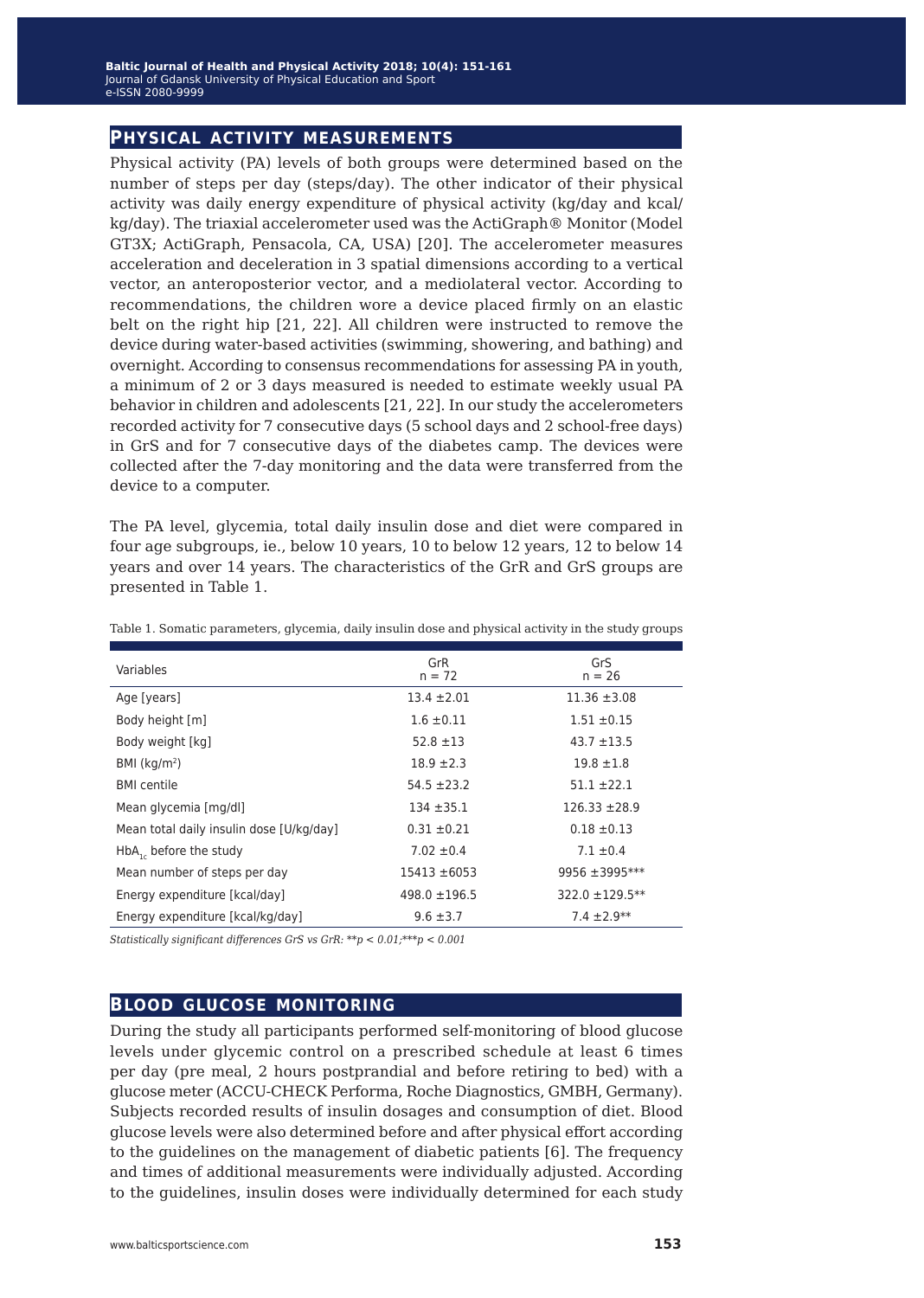participant [6]. The mean insulin dose (mean of all boluses administered on seven consecutive days of the week) and mean blood glucose (mean of all measurements performed on seven consecutive days of the week) were calculated. The analysis of variance also included the mean total daily insulin and the mean daily blood glucose. In all participants, the concentration of glycated hemoglobin (HbA1c) was analyzed by Ames DCA-2000TM Immunoassay Analyzer at baseline and one week after the both protocols were performed.

#### **diet assessment**

For the entire duration of the experiment, all subjects were asked to list all the foods and drinks consumed. The amount and caloric value of particular nutrients was individually determined for each child with dedicated software (Dietus, B.U.I. InFit. Warsaw, Poland).

All study participants and / or their guardians noted the amount and the type of ingested foods (weight of particular nutrients [g] and corresponding caloric value [kcal]). Based on these records, dietary status was determined. Each child's diet was also compared to the recommended daily nutrient intake.

#### **statistical analysis**

Statistical analysis was carried out with Statistica 13.1 (StatSoft). The results are presented as arithmetic means and standard deviations. The effects of particular factors (number of steps, total daily insulin dosage, mean blood glucose concentration etc.) on the study variables were determined using multifactorial repeated measures ANOVA. Significant differences in glucose homeostasis, insulin doses and physical activity were analyzed with Tukey's post-hoc test. The level of significance was set at p < 0.05.

## **results**

Children from the GrS accumulated an average of 9956 ±3995 steps/day while the average activity-induced energy expenditure was  $322.0 \pm 129.5 \text{ kcal/}$ day and the relative energy expenditure was  $7.4 \pm 2.9$  kcal/kg/day. The mean number of steps per day during daily PA at school (GrS) was low compared to recommended values (Table 1). Analysis of variance revealed a significant effect of physical activity program during diabetes camp on daily steps and daily energy expenditure ( $F = 3.89$ ;  $p < 0.05$ ). The mean number of steps and the relative energy expenditure in the GrR group  $(15.413 \text{ steps/day} \pm 6.053;$ 9.6 ±3.7 kcal/kg/day, respectively) were significantly higher compared to that of the GrS group (p < 0.01). Physical activity of T1D children met the current recommendations during the diabetes camp program.

ANOVA revealed a significant effect of age on mean steps/day ( $F = 1.1$ ;  $p < 0.05$ ). Significantly higher physical activity was observed in GrR and in the subgroups of >10 years compared to GrS subgroups (Table 2).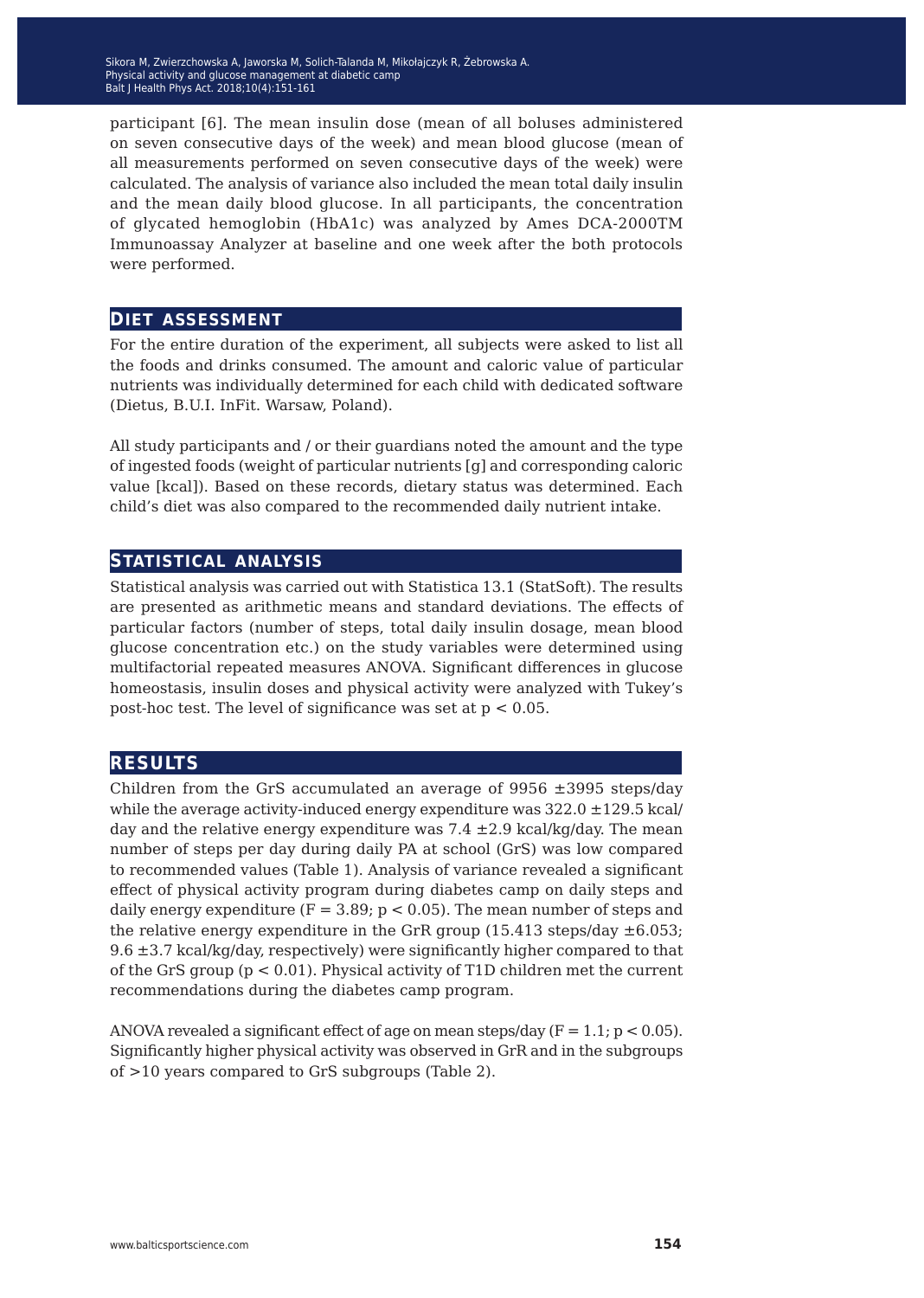Table 2. Glycemia, total daily insulin dose and physical activity (as determined by the number of steps) in the age subgroups

|                 | Age subgroup |            |          |       |            |       |            |       |
|-----------------|--------------|------------|----------|-------|------------|-------|------------|-------|
|                 | GrS          | GrR        | GrS      | GrR   | GrS        | GrR   | GrS        | GrR   |
| N               | 8            | 5          | 8        | 19    | 6          | 27    | 3          | 21    |
| Number of steps | 11481        | 14978      | 9375     | 15571 | 9838       | 13005 | 7896       | 13467 |
|                 | ±3683        | ±3054      | $±4678*$ | ±5275 | $±2660*$   | ±6244 | $±3341**$  | ±5105 |
| Glycemia        | 129          | 128        | 122      | 129   | 136        | 129   | $122 + 20$ | 137   |
| [mq/dl/day]     | ±26          | ±26        | ±35      | ±28   | ±28        | ±32   |            | ±39   |
| Insulin dose    | 0.12         | 0.23       | 0.17     | 0.21  | 0.22       | 0.33  | 0.31       | 0.38  |
| [U/kg/day]      | ±0.11        | $\pm 0.16$ | ±0.11    | ±0.2  | $\pm 0.13$ | ±0.13 | ±0.15      | ±0.28 |

*Statistically significant differences GrS vs GrR: \*p < 0.05; \*\*p < 0.01*

The mean blood glucose in the GrS group was  $126.33 \pm 28.9$  mg/dl, i.e. lower than in the GrR group (134  $\pm$ 35.1 mg/dl). ANOVA did not reveal any effect of the group (GrS vs. GrR) or age on blood glucose levels. Despite the lack of statistically significant differences, it can be observed that the oldest GrR participants (> 14 years) had the biggest problem with achieving and maintaining glycemic control. The mean total daily insulin doses increased with age. No significant differences were noted between GrS and GrR; however, the latter group used higher doses. Statistically significant differences in insulin use were revealed between age subgroups in the GrS and GrR groups  $(F = 0.51; p < 0.05)$  as well as between the GrS and GrR groups  $(F = 0.78;$  $p < 0.05$ ). The oldest GrR participants ( $> 14$  years) had the highest daily insulin dose (0.38 U/kg/day). It seems important to emphasize differences between age subgroups in GrS and GrR. The mean total insulin dose in the youngest GrR subgroup (< 10 years) was by 0.1 U/kg higher compared to their GrS counterparts. The biggest difference was noted between the subgroups of 12–14 years; total daily insulin doses were higher by 0.12 U/kg than in the GrR.

#### **DIET**

No statistically significant differences in the caloric value of nutrients were found between the groups although a tendency towards higher energy intake was noted in the GrS (Table 3).

Table 3. Differences in protein, fat and carbohydrate intake (%) relative to dietary reference intake GrS and GrR

| Recommended daily nutrient intake |                  |                  |  |
|-----------------------------------|------------------|------------------|--|
| Protein [%]                       | $4.71 \pm 1.1$   | $2.57 + 1.5$     |  |
| Fat [%]                           | $3.85 \pm 1.2$   | $8.85 \pm 2.1**$ |  |
| Carbohydrate [%]                  | $-12.07 \pm 2.0$ | $-15.03 \pm 2.1$ |  |

*Statistically significant differences GrS vs GrR: \*\*p < 0.05*

ANOVA confirmed a significant effect of group and day on the recommended daily protein intake ( $F = 2.1$ ;  $p < 0.05$ ). GrS showed a tendency towards higher protein intake (4.71%) compared to GrR (2.57%). There was a significant difference between the group and recommended daily fat intake  $(F = 15.13)$ ; p < 0.05). Fat intake in the GrR group was higher than the dietary reference intake; it was also higher compared to the GrS participants ( $p < 0.01$ ). Our findings revealed a significant effect of the day on fat intake, the highest being observed on Sunday (GrR vs GrS; p < 0.05). Carbohydrate intake was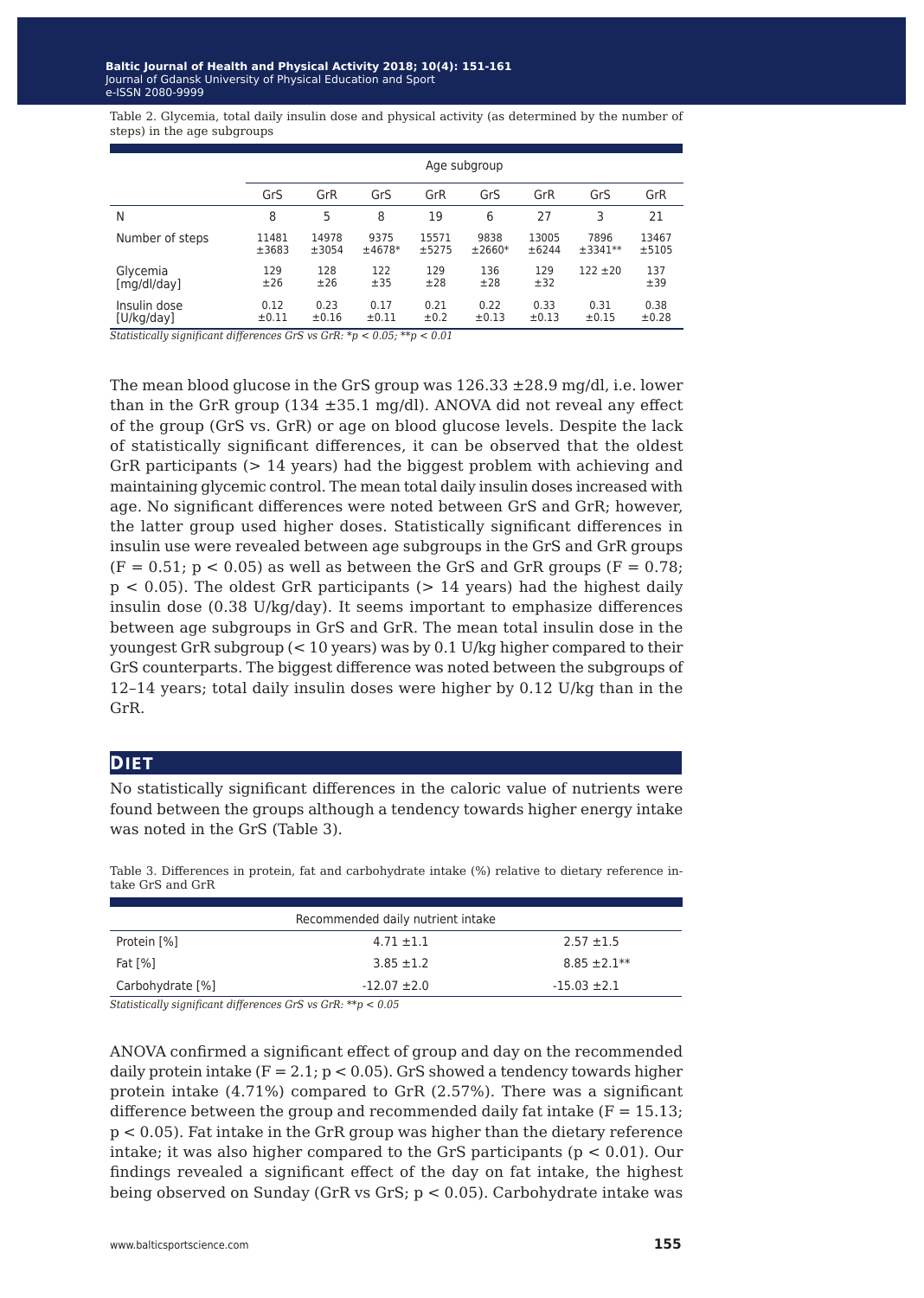by 12% (GrS) and 15.28% (GrR) lower compared to the dietary reference intake. No relationship was found between carbohydrate intake and group or day (Table 3).

## **discussion**

The main findings in this study are that children with T1D are at high risk of having low physical activity during their regular physical education. Increased activity observed during the diabetes camp confirms good exercise tolerance among T1D children and the need for programmed physical activity performed on a daily basis to prevent diabetes-related complications. A lower mean number of steps and relative energy expenditure were measured in adolescents (>12 years) compared to younger children. This might confirm the greatest importance of conducting additional motor activities in this age group in the prevention of diabetic complications.

In a previous study, Åman et al. [23] emphasized sedentary behavior of children and adolescents with T1D and agreed that time spent watching television and on computer should be limited to no more than 2 hours per day [23]. Other reports on physical activity of children with T1D also accentuate the importance of programmed physical activity during the diabetic camps [24, 25]. Camps for youth with type 1 diabetes (T1D) have grown in size and scope since they first emerged [14, 15]. The medical and motor development outcomes associated with diabetic camp attendance were evidenced in the previous research [24, 25, 26]. However, children participating in the movement games and activities benefited from the supportive and educational camp atmosphere [14, 15].

When comparing our findings to indices proposed by Tudor-Locke et al. [27] for boy and girls of different age groups (Table 4), we found a significantly lower number of steps in the GrS group (p < 0.05) whereas the number of steps in the GrR group was significantly higher ( $p < 0.05$ ).

Table 4. Physical activity based on the number of steps per day [27] Physical activity Recommended number of steps 11,000-12,000 13,000-15,000

Recommended energy expenditure (kcal/kg/day) > 9 kcal/kg/day >11 kcal/kg/day

Our results showing low physical activity of diabetic children are comparable to those of other authors [24–25]. In a study by O'Neill et al., the mean number of steps per day was by 40–50% lower compared to reference ranges [28]. This study is a sequel to that of Zebrowska et al., which was determined to analyze the energy expenditure associated with the programmed physical activity which is effective for maintaining normoglycemia in children with type 1 diabetes [29]. The main observation made in this study was that programmed physical activity significantly increased daily energy expenditure; however, it may also increase the risk of hyperglycemia. It was also emphasized that greater physical activity seemed to provide more effective control of glucose homeostasis as demonstrated by reductions in HbA1c; however, a more detailed description of the mechanism of glycemia control in response to exercise training in different age groups was not presented.

It was also suggested in the study by Newton et al. that patients with T1D had higher mean daily step counts than those noted in our study, but still did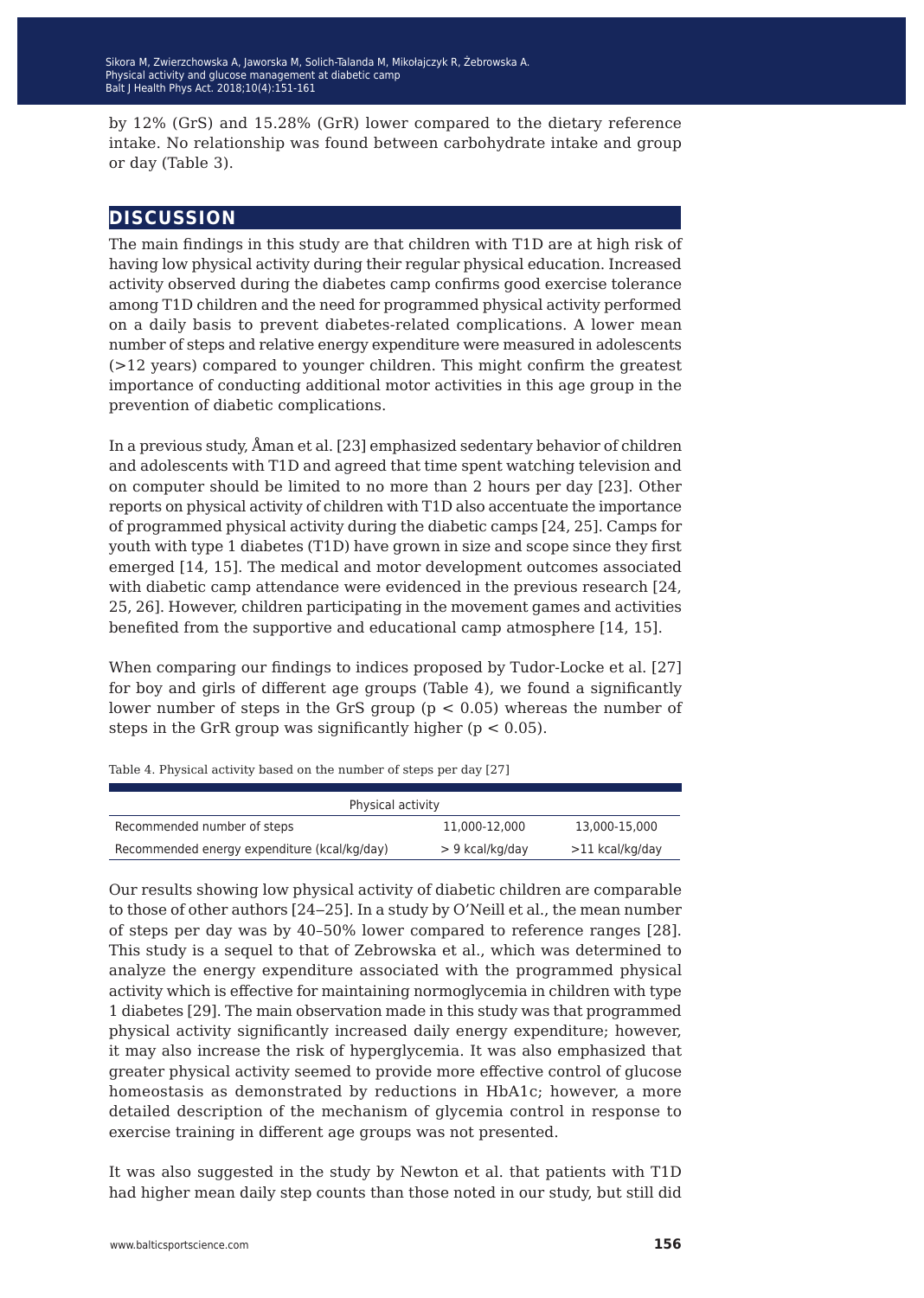not reach the target of approximately 10,000 steps per day [30]. Newton et al. aimed to motivate their intervention participants with T1D to increase physical activity through using an open pedometer (the number of steps could be monitored) and weekly motivational text messages reminding about the goal number of 10,000 steps to be taken daily. The results were compared with the control group. Pedometers and text messaging did not increase physical activity over a 12-week period [30].

## **physical activity, blood glucose level and total daily insulin dose**

High levels of physical activity observed in the GrR group confirm the importance and value of diabetes camps as a form of rehabilitation, and especially for children over the age of 14 years. It is this age subgroup whose levels of physical activity were the highest among GrR and the lowest among GrS participants. However, there was also a worrying tendency towards increased insulin use in all age subgroups (GrS vs. GrR). Total daily insulin doses increased with age in both study groups. The increase was more pronounced in GrR although blood glucose levels were comparable in the GrR and GrS groups. This might indicate inability to adjust insulin doses to increased energy expenditure. Hence the conclusion that continued patient education regarding this issue is indispensable [31‒33].

The well-documented benefits of physical activity in patients with T1D include improvements in insulin sensitivity, insulin dose reduction, an increase in glucose transport and glucose utilization in energy-requiring processes [13, 32]. Thus, glycemic control is improved and development of diabetes complications delayed.

Training has been shown to enhance processes initiated by a single bout of exercise (9). The efficacy of regular physical exercise as an adjunct to diabetes management was confirmed by a study of Gunasekera and Ambler, who analyzed glycemic control during 10 consecutive diabetes camps held for five consecutive years [24]. At the end of camp, mean insulin doses decreased by 19.2% relative to the day prior to the camp. Mean blood glucose was also significantly decreased. However, there is a discrepancy between the results of Gunasekera and Ambler [24] and ours, as we found an increase in the mean insulin dose while blood glucose levels were comparable in both study groups. The discrepancy may be attributed to a shorter observation period in our study. As already mentioned, they analyzed glycemic control during 10 consecutive diabetes camps held for five consecutive years whereas our data was obtained during three camps held for two years.

D'hooge et al., on the other hand, evaluated the effect of combined exercise training (aerobic and strength) held twice a week for 20 weeks (each exercise session lasted 70 minutes) [18]. The study group was then compared to the control. Glycemia and HbA1c did not differ significantly between the groups while daily insulin doses decreased significantly in the training group. The authors believe that the lack of intergroup differences regarding glycated hemoglobin could be due to additional carbohydrate intake associated with frequent hypoglycemic episodes, not only during the training but also up to 12 hours following its completion.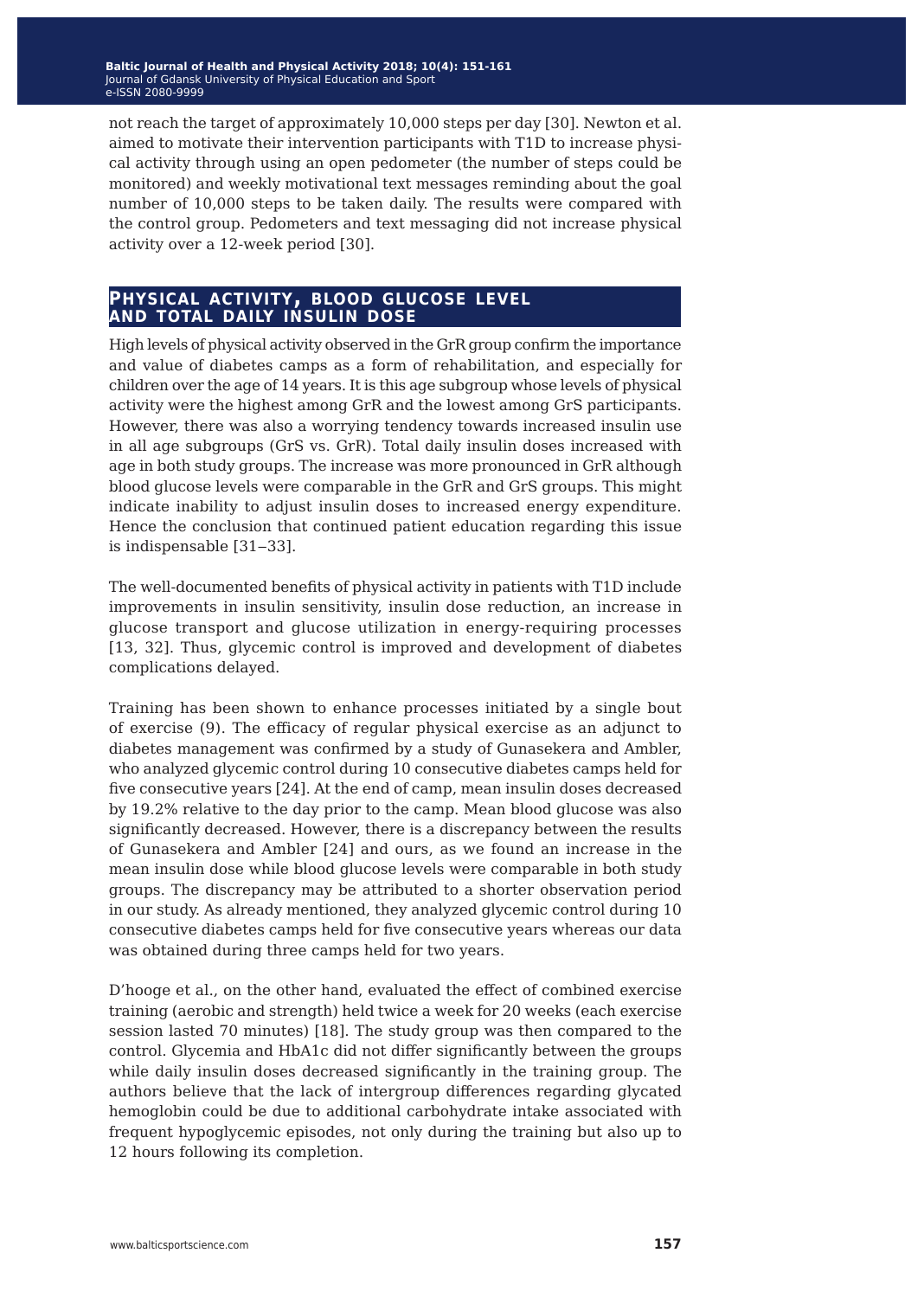Our findings are also not fully consistent. Despite increased physical activity of the GrR group, we did not observe a decrease in the mean blood glucose level while the total daily insulin dose increased significantly. This may have resulted from inadequate dietary adjustments taking into consideration increases in physical activity and difficulty with insulin dose calculation. Hence a need for comprehensive patient education in this respect [7, 31‒33].

#### **importance of diet in the prevention and management of type 1 diabetes**

Glycemic response and physical activity of children with T1D should be analyzed in relation to their diet [34‒36]. Our study groups were found not to adhere to dietary recommendations for individuals with type 1 diabetes. Relative to reference recommendations, protein intake was higher by 4.71% and 2.57 % in the GrS and GrR groups, respectively, while fat intake was higher by 3.85 % (GrS) and 8.85 % (GrR). Interestingly enough, both groups had a lower carbohydrate intake compared to the reference intake. Despite the generally accepted diabetes nutrition principles, a lot of patients have problems with dietary adherence, and especially children and adolescents.

Our findings show that the intake of particular nutrients in the GrS group differed from dietary recommendations mainly at weekends. Similar results were presented by Helgeson et al., who compared the dietary intake of adolescents with type 1 diabetes with that of their healthy counterparts [36]. They concluded that adolescents with type 1 diabetes consumed more calories from fat than nondiabetic adolescents; furthermore, they exceeded the recommended levels of fat intake. The authors also emphasized that such dietary behaviors increased the risk for cardiovascular disease.

Galli-Tsinopoulou et al. observed that their diabetic participants consumed a diet high in fats and proteins [31]. In healthy people, protein-rich meals do not result in marked increases of blood glucose (11) but stimulate secretion of glucagon, which, in turn, enhances gluconeogenesis [37]. However, in diabetic patients, extra protein may lead to hyperglycemic episodes [38]. Protein does not slow the postprandial absorption of carbohydrates; therefore, adding protein to a meal does not reduce the risk of nocturnal hypoglycemia. It is believed that protein and fat do not directly increase blood glucose; rather, they modify carbohydrate absorption. However, clinical practice seems to indicate that increased protein and fat consumption by patients with absolute insulin deficiency increases their demand for exogenous insulin [35].

Increased fat consumption by diabetic patients causes delayed gastric emptying thus diminishing the early glycemic response. Hence, the type and dose of preprandial insulin may need to be adjusted to excess fat content of the meal to reach postprandial normoglycemia [39]. As already mentioned, compliance with dietary reference intakes tends to be a challenge for many patients with T1D. Mehta et al. pointed out that despite routine nutrition counseling, patients found it difficult to balance the qualitative and quantitative aspects of healthful nutrition [40].

Our findings lead to similar conclusions. High levels of physical activity in the GrR group should cause a decrease in the mean insulin dose and the mean blood glucose level. The lack of such a relationship may indicate that our study participants consumed some extra carbohydrate portions which they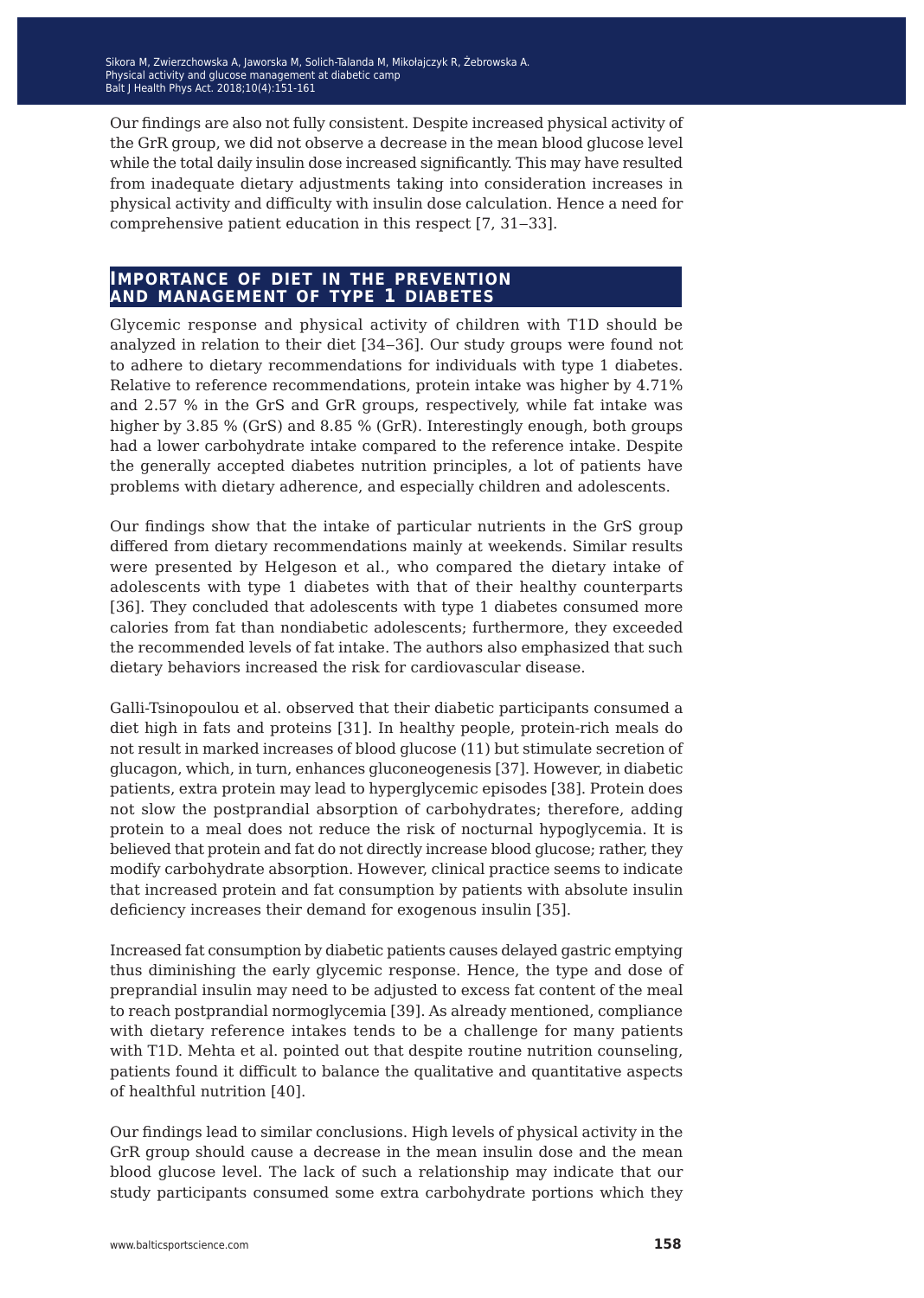did not report to their guardians. Franz et al. also noted that high fat consumption might be a substitute for carbohydrate restriction in patients fearing problems with glycemic control due to high carbohydrate intake [35]. Therefore, some patients try replacement of carbohydrates by healthy fat.

Considering low physical activity of children with T1D, programmed workouts seem a good way to increase motivation for regular exercise. Participation in diabetes camps might positively affect metabolic control in diabetic patients. It also helps develop movement habits and enhance treatment process following camp completion. The present data confirms that in order to minimize a higher risk of glycemia complications associated with exercise, a properly designed exercise program for people with diabetes should include different exercise regimen [11, 41-43]. Education in and emphasis on dietary adherence is indispensable. Diabetes treatment should be based on the patient's response to physical exercise, diet and insulin therapy and balance between these three [44, 45].

A limitation of this research were difficulties in maintaining full control over diet by the examined children and adolescents.

## **conclusions**

Physical activity of children and adolescents with type 1 diabetes is lower compared to reference ranges for healthy population although high levels of physical activity noted at diabetes camps seem to evidence good tolerance of physical exercise. The age of study participants had a significant impact on glycemic control. Patients should receive more education about adjusting diet and insulin therapy to increased physical activity and its influence on their body.

## **acknowledgements**

The authors appreciate the help of the physicians and nurses in data collection and would like to thanks those who participated in the study.

## **references**

- [1] Craig ME, Jefferies C, Dabelea D, Balde N, Seth A, Donaghue KC. Definition, epidemiology, and classification of diabetes in children and adolescents. Pediatr Diabet. 2014;15(20):4-17. [https://doi.](https://doi.org/10.1007/s00125-015-3854-7) [org/10.1111/pedi.12186](https://doi.org/10.1007/s00125-015-3854-7)
- [2] Daneman D. Type 1 diabetes. Lancet. 2006;367:847-858. [https://doi.org/10.1016/S0140-6736\(06\)68341-4](https://doi.org/10.1016/S0140-6736(06)68341-4)
- [3] Pirot P, Cardozo A, Eizirik D. Mediators and mechanisms of pancreatic beta-cell death in type 1 diabetes. Arquivos Brasileiros de Endocrinologia e Metabologia. 2008;52(2):156-165. [https://doi.](https://doi.org/10.1590/S0004-27302008000200003) [org/10.1590/S0004-27302008000200003](https://doi.org/10.1590/S0004-27302008000200003)
- [4] Jahromi M, Eisenbarth G. Cellular and molecular pathogenesis of type 1A diabetes. Cell Mol Life Sci. 2007;64(7/8):865-872.<https://doi.org/10.1007/s00018-007-6469-4>
- [5] American Diabetes Association. Standards of medical care in diabetes. Diabet Care. 2018;41:38-50.
- [6] Atkinson MA. The pathogenesis and natural history of type 1 diabetes. Cold Spring Harb Perspect Med. 2012;2(11):a007641.<http://doi.org/10.1101/cshperspect.a007641>
- [7] Giannini C, Giorgis T, Mohn A, Chiarelli F. Role of physical exercise in children and adolescents with diabetes mellitus. J Pediat Endocrinol Metab. 2007;20:173-184.
- [8] Riddel M, Iscoe K. Physical activity, sport and pediatric diabetes. Pediatr Diabet. 2006;7:60-70.
- [9] Robertson K, Adolfsson P, Riddell M. Exercise in children and adolescents with diabetes. ISPAD Clinical practice consensus guidelines 2006-2007. Pediatr Diabet. 2008;9:65-77.
- [10] Turcotte L, Fisher J. Skeletal muscle insulin resistance: roles of fatty acid metabolism and exercise. Phys Ther. 2008;88:1279-1296. <https://doi.org/10.2522/ptj.20080018>
- [11] Bally L, Zueger T, Buehler T, et al. Metabolic and hormonal response to intermittent high-intensity and continuous moderate intensity exercise in individuals with type 1 diabetes: a randomized crossover study. Diabetologia. 2016;59:776-784. <https://doi.org/10.1007/s00125-015-3854-7>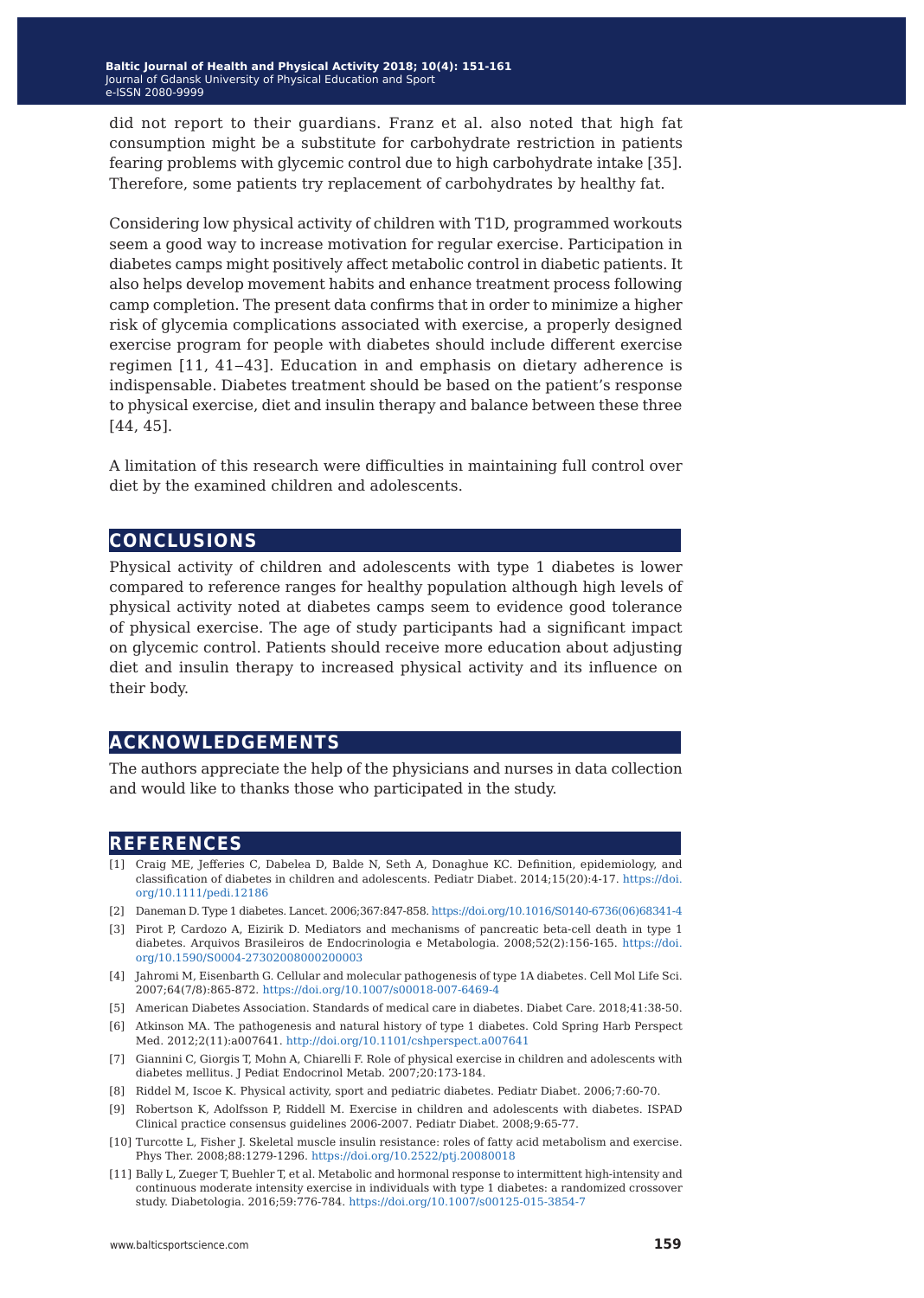- [12] Zebrowska A, Hall B, Kochańska-Dziurowicz A, Janikowska G. The effect of high intensity physical exercise and hypoxia on glycaemia, angiogenic biomarkers and cardiorespiratory function in patients with type 1 diabetes. Adv Clin Experim Med. 2018;27(2):207-216.<https://doi.org/10.17219/acem/66354>
- [13] Zinman B, Ruderman N, Campaigne B, Devlin J, Schneider S. Physical activity/exercise and diabetes. Diabet Care. 2004;27(1):58-62.<https://doi.org/10.2337/diacare.27.2007.S58>
- [14] Fegan-Bohm K, Weissberg-Benchell J, DeSalvo D, Gunn S, Hilliard M. Camp for youth with type 1 diabetes. Curr Diab Rep. 2016;16(8):6. <https://doi.org/10.1007/s11892-016-0759-x>
- [15] Nabors LA, Kichler JC, Burbage ML, Swoboda CM, Andreone TL. Children's learning and goal-setting at a diabetes camp. Diabet Spectr. 2014;27(4):257-263.<https://doi.org/10.2337/diaspect.27.4.257>
- [16] Rowan CP, Riddell MC, Gledhill N, Jamnik VK. Aerobic exercise training modalities and prediabetes risk reduction. Med Sci Sport Exerc. 2017;49:403-412.<https://doi.org/10.1249/MSS.0000000000001135>
- [17] Tonoli C, Heyman E, Roelands B, et al. Effects of different types of acute and chronic (training) exercise on glycaemic control in type 1 diabetes mellitus: a meta-analysis. Sport Med. 2012;42:1059-80. <https://doi.org/10.1007/BF03262312>
- [18] D'Hooge R, Hellinckx T, Calders P. Influence of combined aerobic and resistance training on metabolic control, cardiovascular fitness and quality of life in adolescents with type 1 diabetes: A randomized controlled trial. Clin Rehab. 2011;25(4):349-359. <https://doi.org/10.1177/0269215510386254>
- [19] Tordjman AC, Hackney AC, Constantini N. Extreme sports and type 1 diabetes mellitus: An oxymoron or a growing reality. In: Constantini and AC. Hackney, editors. Endocrinology of physical activity and sport. New York, USA; 2013, 513-522. [https://doi.org/10.1007/978-1-62703-314-5\\_26](https://doi.org/10.1007/978-1-62703-314-5_26)
- [20] Santos-Lozano A, Marín PJ, Torres-Luque G, Ruiz JR, Lucía A, Garatachea N. Technical variability of the GT3X accelerometer. Med Eng Phys. 2012;34:787-790. [https://doi.org/10.1016/j.](https://doi.org/10.1016/j.medengphy.2012.02.005) [medengphy.2012.02.005](https://doi.org/10.1016/j.medengphy.2012.02.005)
- [21] Rich C, Geraci M, Griffiths L, Sera F, Dezateux C, Cortina-Borja M. Quality control methods in accelerometer data processing: defining minimum wear time. PLoS One. 2013;8:e67206. doi: 10.1371/ journal.pone.0067206.<https://doi.org/10.1371/journal.pone.0067206>
- [22] Trost SG, Pate RR, Freedson PS, Sallis JF, Taylor WC. Using objective physical activity measures with youth: how many days of monitoring are needed? Med Sci Sport Exerc. 2000;32:426-431. [https://doi.](https://doi.org/10.1097/00005768-200002000-00025) [org/10.1097/00005768-200002000-00025](https://doi.org/10.1097/00005768-200002000-00025)
- [23] Åman J, Skinner T, de Beaufort C, Swift P, Aanstoot H, Cameron F. Associations between physical activity, sedentary behavior, and glycemic control in a large cohort of adolescents with type 1 diabetes: The Hvidoere Study Group on Childhood Diabetes. Pediatr Diabet. 2009;10(4):234-239. [https://doi.](https://doi.org/10.1111/j.1399-5448.2008.00495.x) [org/10.1111/j.1399-5448.2008.00495.x](https://doi.org/10.1111/j.1399-5448.2008.00495.x)
- [24] Gunasekera H, Ambler G. Safety and efficacy of blood glucose management practices at a diabetes camp. J Pediatr Child Health. 2006;42:643-648. <https://doi.org/10.1111/j.1440-1754.2006.00948.x>
- [25] Santiprabhob J, Likitmaskul S, Sriwijitkamol A. Improved glycemic control among Thai children and young adults with type 1 diabetes participating in the diabetes camp. J Med Assoc Thailand. 2005;88:38-43.
- [26] Ruzic L, Sporis G, Matkovic B. High volume-low intensity exercise camp and glycemic control in diabetic children. J Pediatr Child Health. 2008;44:122-128.<https://doi.org/10.1111/j.1440-1754.2007.01213.x>
- [27] Tudor-Locke C, Craig C, Beets M. How many steps/day are enough? For children and adolescents. Int J Behav Nutri Phys Act. 2011;8(1):78-84.<https://doi.org/10.1186/1479-5868-8-78>
- [28] O'Neill J, Liese A, Dabelea D. Physical activity and self-concept: the SEARCH for diabetes in youth case control study. Pediatr Exerc Sci. 2012;24(4):577-588.<https://doi.org/10.1123/pes.24.4.577>
- [29] Zebrowska A, Sikora M, Jarosz-Chobot P, Plewa M. The effects of energy intake, insulin therapy and physical activity on glucose homeostasis in children and adolescents with type 1 diabetes mellitus. In: Szablewski L, editor. Glucose Homeostasis InTech. Croatia; 2014, 71-94.<https://doi.org/10.5772/57590>
- [30] Newton K, Wiltshire E, Elley C. Pedometers and text messaging to increase physical activity. Randomized controlled trial of adolescents with type 1 diabetes. Diabet Care. 2009;32:813-815. <https://doi.org/10.2337/dc08-1974>
- [31] Galli-Tsinopoulou A, Grammatikopoulou M, Stylianou C, Kokka P, Emmanouilidou E. A preliminary casecontrol study on nutritional status, body composition, and glycemic control of Greek children and adolescents with type 1 diabetes. J Diabet. 2009;1(1):36-42. <https://doi.org/10.1111/j.1753-0407.2008.00002.x>
- [32] Kenneth R, Peter A, Gary S, et al. ISPAD Clinical Practice Consensus Guidelines 2009 compendium exercise in children and adolescents with diabetes. Pediatr Diabet. 2009;10:154-168.
- [33] Marliss E, Vranic M. Intense exercise has unique effects on both insulin release and its roles in glucoregulation. Diabetes. 2002;51(1):271-283. <https://doi.org/10.2337/diabetes.51.2007.S271>
- [34] American Diabetes Association Position Statement. Physical activity/exercise and diabetes. Diabet Care. 2004;1:58-62. <https://doi.org/10.2337/diacare.27.2007.S58>
- [35] Franz M, Bantle J, Beebe C. Evidence-based nutrition principles and recommendations for the treatment and prevention of diabetes and related complications. Diabet Care. 2002;25:148-198. <https://doi.org/10.2337/diacare.25.1.148>
- [36] Helgeson V, Escobar O, Siminerio L, Viccaro L, Becker D. Diet of adolescents with and without diabetes: Trading candy for potato chips? Diabet Care. 2006;29(5):982-987. <https://doi.org/10.2337/dc05-2197>
- [37] Gray R, Butler P, Beers T, Kryshak E, Rizza R. Comparison of the ability of bread versus bread plus meat to treat and prevent subsequent hypoglycemia in patients with insulin-dependent diabetes mellitus. J Endocrinol Metab. 1996;81:1508-1511. <https://doi.org/10.1210/jcem.81.4.8636359>
- [38] Peters A, Davidson M. Protein and fat effects on glucose response and insulin requirements in subjects with insulin-dependent diabetes mellitus. Am J Clin Nutr. 1993;58:555-560. [https://doi.](https://doi.org/10.1093/ajcn/58.4.555) [org/10.1093/ajcn/58.4.555](https://doi.org/10.1093/ajcn/58.4.555)